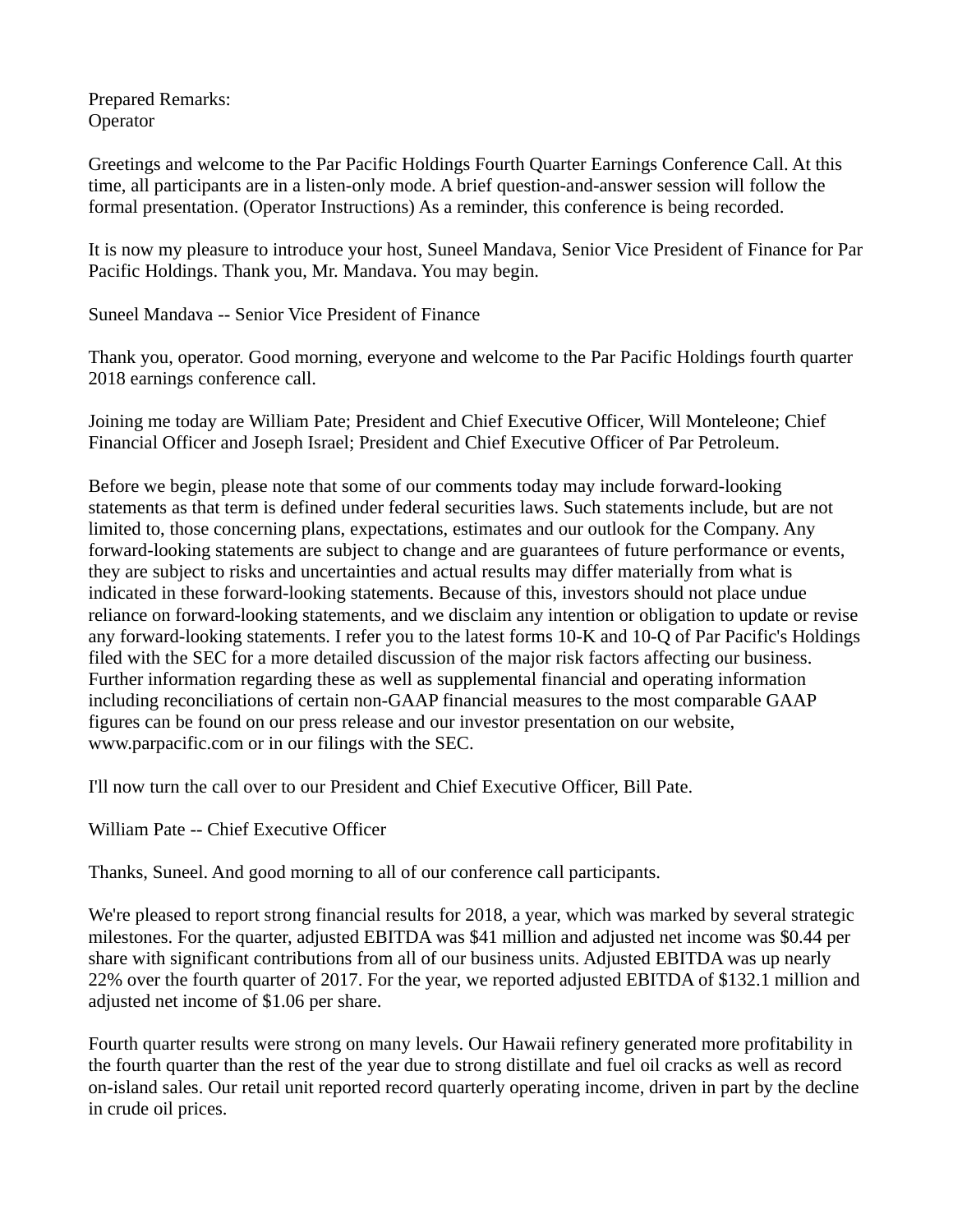Same-store sales were down about 1.8%, an improvement on prior quarters. With the decline in crude oil prices, we expect to reverse this negative trend in 2019. Despite a two-week October turnaround, our Wyoming refinery's fourth quarter performance would have been a record seasonal amount due to widening regional crude oil differentials but for approximately \$14 million unfavorable FIFO impact. Adjusted for this unfavorable impact, Wyoming would have reported approximately \$67 million in 2018 adjusted EBITDA, \$17 million above the mid cycle estimate of \$50 million that we provided in 2016 at the time of the acquisition.

Laramie wrapped up a year of significant growth, with adjusted EBITDAX increasing more than 80% and production and proved developed producing reserves, each increasing more than 40%.

2018 has been a year of remarkable growth for Par Pacific with the three acquisitions announced during the year, we dramatically changed our profile. We've solidified our Hawaii business, expanded our Mainland Refining exposure and built a larger retail presence. In aggregate, our refining capacity is nearly doubled from 112,000 barrels per day to 280,000 barrels per day. Our operated fuel retail locations have increased from 91 to 124 and our logistics profile now includes significant crude and product movements in four states.

We're also in the midst of an expansion at our Tacoma location to enhance our renewable fuel logistics capability. We expect to complete this project during the third quarter. Specifically, this approximately \$21 million project, \$5 million of which was funded by the previous owner, will allow us to bring in ethanol and other renewable fuels by rail and provide us with the flexibility to load on ocean-going vessels. We're very excited about this project because beyond the commercial opportunities, it is consistent with the renewable fuel goals in the Pacific Northwest and positions us to capture related government incentives on the West Coast.

Our Company began our downstream strategy at the end of 2012 with the purchase of a small asset light marketing company. Over the past six years, through a series of acquisitions, we now have a robust integrated network with leading market shares in attractive PADD IV and PADD V markets. We have challenging cracks and continue to have a difficult waterborne crude market in the first quarter of 2019, but there is much to anticipate over the course of the year. While we're very early in our efforts to achieve the synergies from the recent acquisitions, we see many areas where our combined commercial activities will be enhanced by the larger network. We also look forward to the start-up of our distillate hydrotreater in Hawaii, and we believe the impact of IMO 2020 will benefit our distillate oriented refining segment.

At this time, I'd like to turn the call over to Joesph to provide more details on our operations.

Joseph Israel -- President

Thank you, Bill.

So I'd like to start by congratulating our own teams in Hawaii, Wyoming and Houston on a solid execution in 2018. The consistent focus on safety, environmental compliance, operations reliability and commercial flexibility led to a strong 2018 performance across the board. I would like also to take this opportunity to welcome the newest members of the Par family in Tacoma, Washington and the recently acquired plant in Kapolei, Hawaii. Par is a much stronger and more diverse Company following this two acquisitions.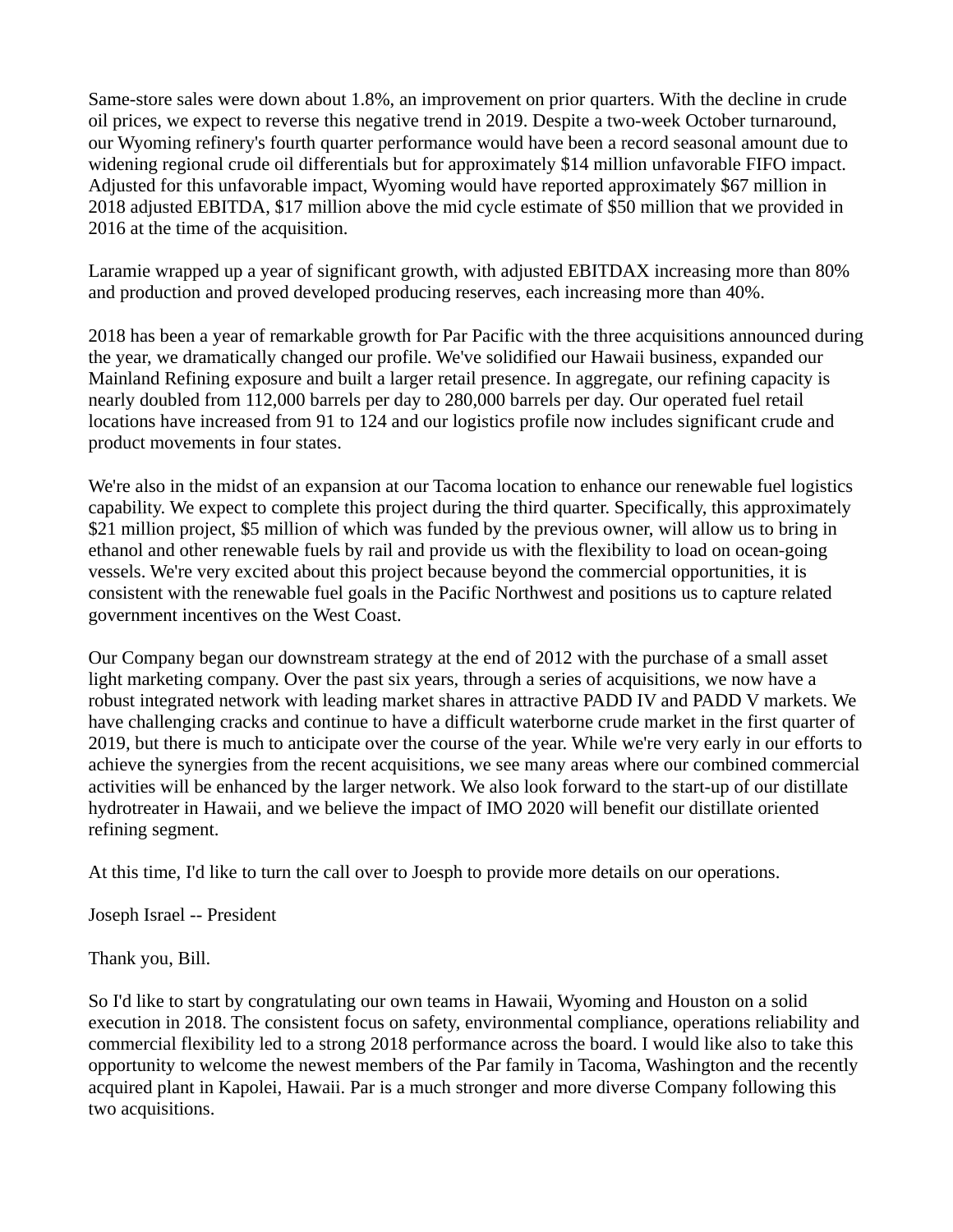Now with regards to the fourth quarter. For our refinery in Hawaii, market conditions were favorable, elevated global crude oil differential and weak gasoline environment were more than offset by strong distillate and fuel oil crack spreads.

Fourth quarter Singapore 4-1-2-1 index was \$8.23 per barrel compared to \$6.82 per barrel in the fourth quarter of 2017. Consistent with our guidance, the last portion of Hurricane Lane impact is reflected in our fourth quarter results with approximately \$5 million of unfavorable impact or \$0.70 per barrel. Our realized adjusted gross margin NOI was \$7.03 per barrel in the quarter, reflecting relatively strong capture, driven in part by the contractual price lag in Hawaii in falling price environment as flat Brent dropped approximately \$30 per barrel in the quarter.

We closed the IES acquisition on December 19, and combined throughput for the quarter in Hawaii was 78,000 barrels per day. Production cost were \$3.47 per barrel. We sold a total of 88,000 barrels per day, including record high 81,000 barrels per day of on-island sales in the fourth quarter. Overall, our onisland sales in 2018 averaged 75,000 barrels per day, reflecting 18% year-on-year growth. In 2019, we're expecting over 100,000 barrels per day of on-island sales.

In the first quarter of 2019, we're planning to run 110,000 to 115,000 barrels per day in Hawaii. Our planned combined yield in Hawaii include 65% to 70% of distillate and low-sulfur fuel oil and only 22% of gasoline. We're excited about this yield profile, considering global outlook for distillate crack spreads and IMO.

Due to our new configuration in (inaudible) profile, we're modifying our marketing mix to Singapore 4-1-2-1 Crack Spread on Brent basis. So far in the first quarter, the index has averaged approximately \$6.25 per barrel. We're planning turnaround work in the recently acquired assets during in the third quarter with an estimated (inaudible) of \$5 million to \$8 million.

In Wyoming, seasonal weak gasoline with continued favorable distillate environment gave us a \$23.97 per barrel 3-2-1 Index in the quarter compared to \$23.79 per barrel Index in the fourth quarter of 2017. In the fourth quarter, our refinery throughput averaged 15,000 barrels per day, slightly under our guidance, mostly driven by seasonal demand for gasoline. We successfully executed our planned two weeks turnaround, which included catalyst replacement in our diesel and naphtha hydrotreaters as well as capital upgrades and retails. Turnaround impact was consistent with our guidance, approximately \$3.5 million of missed opportunities and \$1.5 million in production cost.

Our realized adjusted gross margin in the quarter was \$10.95 per barrel. The relatively weak capture was driven by FIFO and turnaround activities. (inaudible) throughput came from 99% operational availability and favorable crude differentials. Production costs were \$8.47 per barrel, including unfavorable turnaround impact of \$1.14 per barrel. So far in the first quarter, our Wyoming 3-2-1 Index has averaged approximately \$11.70 per barrel, planned maintenance and extreme weather condition in the past several weeks have already reflected in Midwest and Rocky Mountains refineries low utilization rate as well as low inventories and improved crack spreads.

We continue to access and benefit from discounted pipeline and local production in the Powder River basin. Our first quarter target throughput in Wyoming is approximately 16,000 barrels per day with a 10-day reformer regeneration planned in March, estimated cost associated with the maintenance works is approximately \$500,000 and estimated missed opportunities at gross margin level of approximately \$1 million.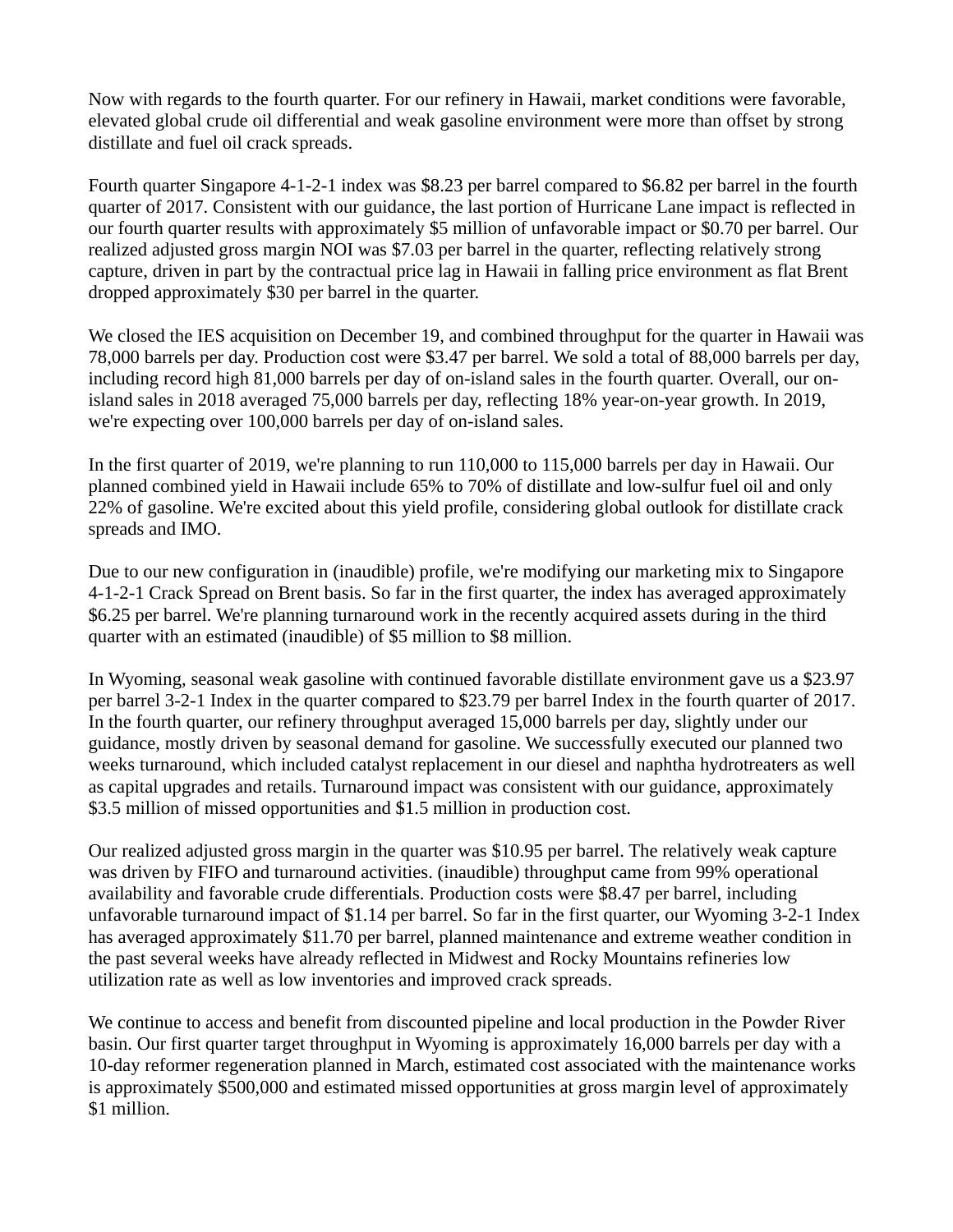In Washington, operations and integration efforts in our 42,000 barrels per day refinery in Tacoma, Washington are going well with minimum surprises. Western Canadian Select and Bakken crude oil discount to WTI, together with the high volatility in the past couple of months, but has recently stabilized around \$17 per barrel and \$2 per barrel discount respectively on a 12-month strip basis. On our website, we started to publish many of Pacific Northwest 5-2-2-1 index on ANS basis as well as WTI and Bakken pricing information. Our target throughput the for first quarter in Washington is 38,000 barrels per day to 40,000 barrels per day. (inaudible) scheduled for 2019 in our Washington refinery.

And now I'll turn the call over to Will to review consolidated results and Laramie highlights.

William Monteleone -- Chief Financial Officer

Thank you, Joseph.

Focusing on accounting items, first. The largest item was the FIFO impact of approximately \$14 million for the fourth quarter and \$10 million for 2018 within our Wyoming refining results. There are a couple of other items worth calling out in our GAAP results.

First , we had approximately \$7 million of acquisition and integration expenses for the fourth quarter and \$10 million for 2018. As Bill referenced, we've had a busy year growing our footprint and incurred significant expense acquiring -- achieving regulatory approval and financing three transactions this year. We expect these costs to be markedly lower during 2019. Second, we expensed \$4 million of debt commitment fees during the quarter associated with the financing of the U.S. Oil acquisition.

Cash from operations totaled \$39 million during the quarter, including funds from working capital of \$17 million. For the full year, cash from operations totaled \$91 million, including funds consumed in working capital of \$11 million.

Moving to the consolidated financing position. Net debt-to-capitalization was 40% and total liquidity was \$139 million compared to 41% and \$185 million at the end of the third quarter. Fourth quarter GAAP interest expense totaled \$10.4 million and DD&A totaled \$13.6 million. Following completion of the U.S. Oil refining acquisition, our liquidity position remains adequate at approximately \$144 million as of February 27.

Our net debt-to-capitalization stands at 54% and we expect to move toward our targeted levels of 30% to 35% with the combination of debt pay downs and growth in our book to equity base through earnings contributions. Annual interest expense and DD&A based upon preliminary purchase price accounting are expected to be \$70 million to \$75 million and \$85 million to \$90 million respectively. Capital expenditures totaled \$18 million during the fourth quarter and \$48 million for 2018, below the lower end of our previously communicated range of \$50 million to \$55 million.

Turning to plans for 2019, we expect total capital expenditures and turnaround outlays to be between \$100 million and \$110 million. At the midpoint of the range, this would be made up of \$40 million of regulatory and maintenance capital, \$20 million in turnaround outlays and \$45 million of growth capital. A few comments on each of these items. Our expectation for the pro forma business is that base maintenance and regulatory CapEx will run between \$35 million to \$40 million per year.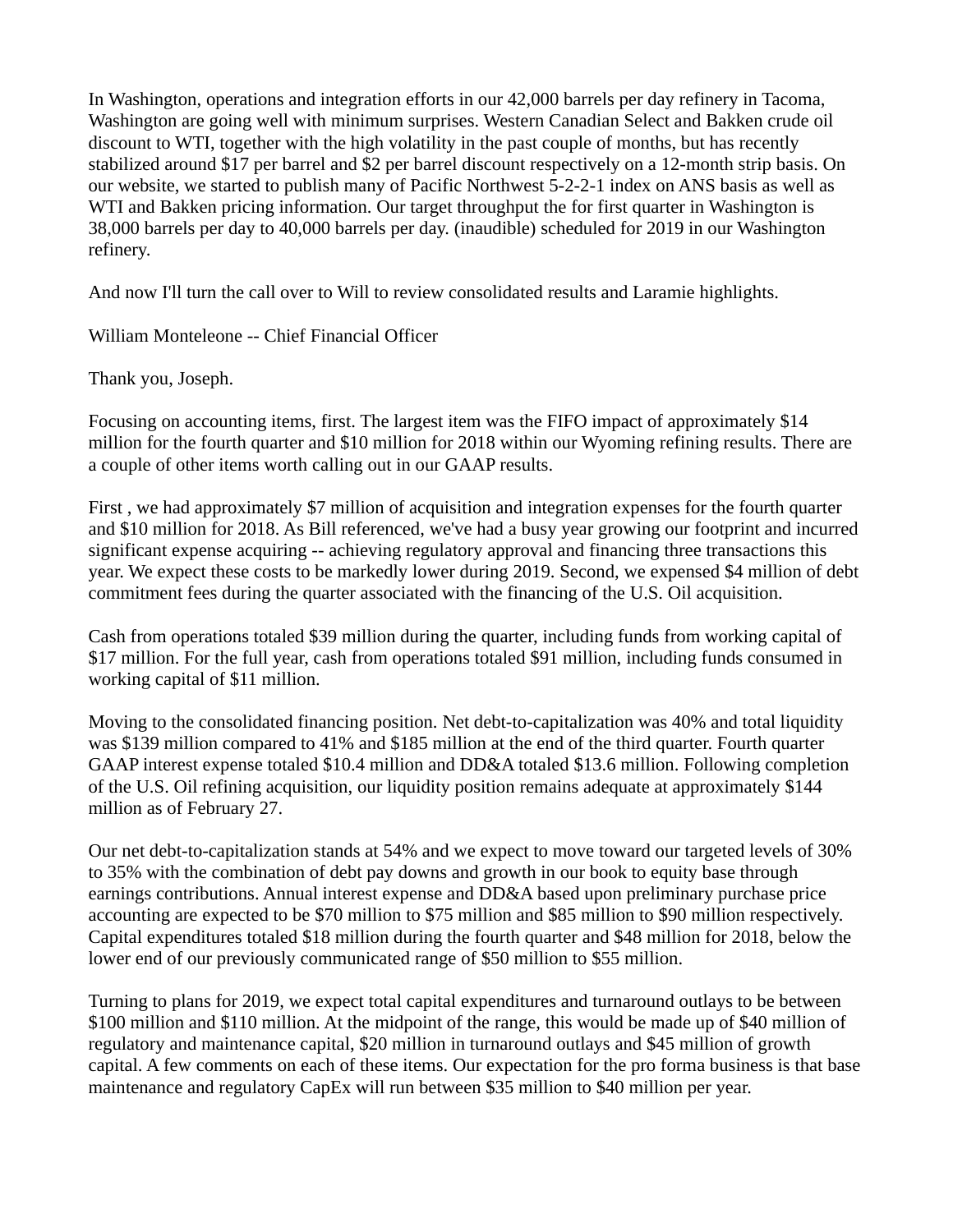Two, the turnaround outlays, our pre-funding planned activity for 2020 and dollar per dollar reduced the total outlay in 2020. We would expect the remaining portion of turnaround expenditures in 2020 to be between \$65 million and \$70 million.

Three, the majority of the growth capital expenditures for the year associated with the completion of the distillate hydrotreater project by the third quarter of 2019 in Hawaiil, the completion of the pipeline tie-in project between the Par Hawaii tank farm and the IES tank farm and three, the start-up of the Washington renewable fuels logistics project.

Moving to Laramie. During the fourth quarter, Laramie generated approximately \$29 million of adjusted EBITDAX and net income of \$8.1 million, excluding the impact of \$2.6 million in unrealized gain on derivatives. Notably, Laramie adjusted EBITDAX exceeded the accrued capital expenditures during the quarter by approximately \$3 million, the second straight quarter of adjusted EBITDAX exceeding accrued CapEx. Laramie's LTM adjusted EBITDAX now stands at \$101 million, with further growth projected during 2019 based on current prices and activity levels.

Laramie's 2018 performance was strong based upon nearly every financial and operating metrics. December exit production was 239 million cubic feet a day equivalent, exceeding previously provided ranges and representing year-over-year growth of 53%. Laramie's proved developed producing PV10 grew approximately 56% from \$374 million a year in \$2017 to \$584 million a year in 2018. All of this was accomplished while delevering from 3.1 times to 2.1 times debt-to-adjusted EBITDA.

Laramie's 2019 plans are the same as previously communicated. Based on current market conditions, Laramie plans to continue running the one-rig program with a total capital expenditure planned for the year of between \$75 million and \$85 million. We expect adjusted EBITDAX to range between \$105 million and \$120 million. For calendar 2019, hedges are in place for approximately 73% and 10% of existing projected production of natural gas and natural gas liquids respectively.

This concludes our prepared remarks. Operator, I'll turn it back to you for Q&A.

Questions and Answers: **Operator** 

Thank you. We will now be conducting a question-and-answer session. (Operator Instructions)

Our first question comes from the line of Matthew Blair with Tudor, Pickering, Holt & Company. Please proceed with your question.

Matthew Blair -- Tudor, Pickering, Holt & Company -- Analyst

Hey, good morning, everyone.

William Pate -- Chief Executive Officer

Good morning.

Joseph Israel -- President

Good morning, Matt.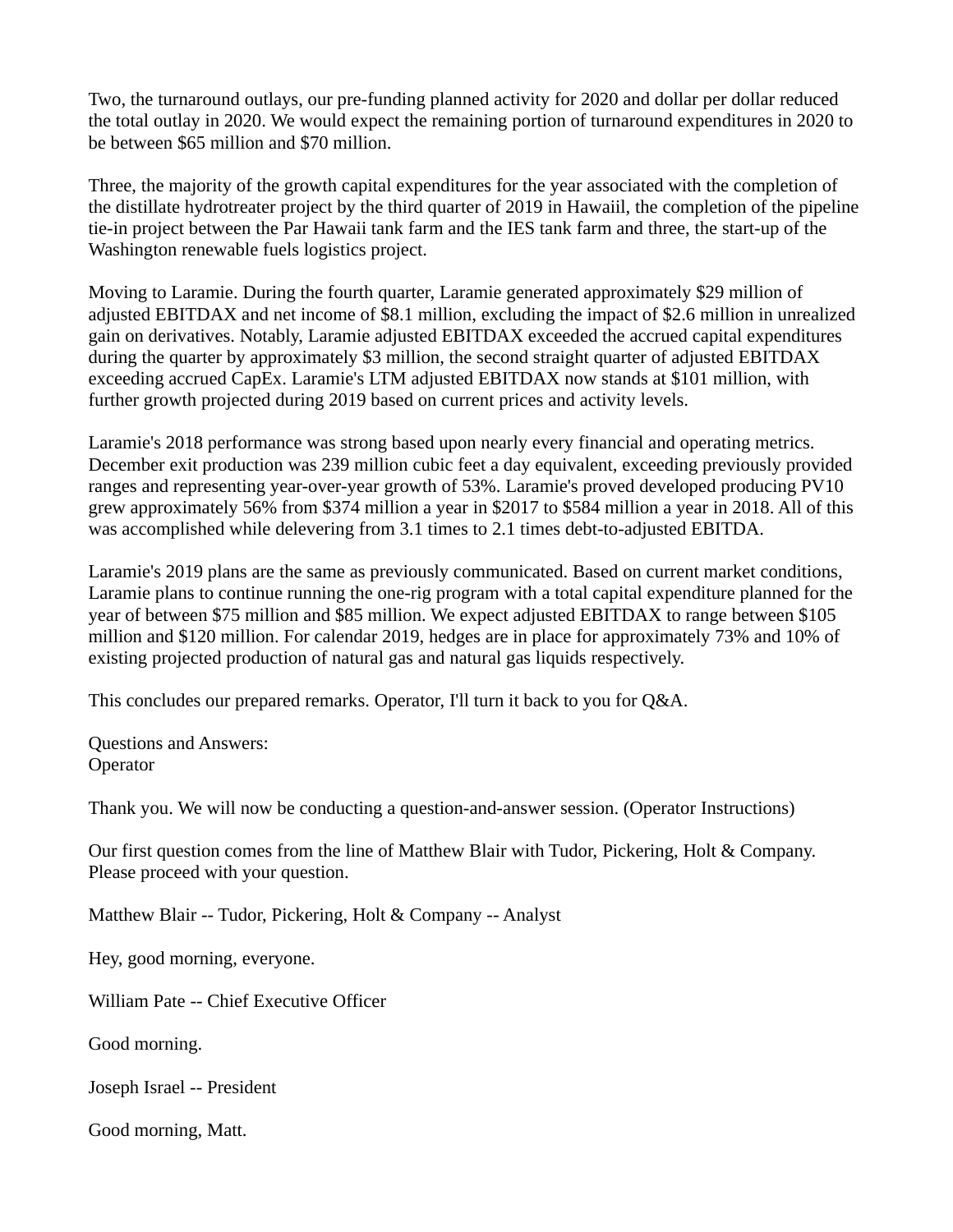Matthew Blair -- Tudor, Pickering, Holt & Company -- Analyst

Will, you mentioned that the pro forma net debt-to-cap is around 54%. We saw the shelf that you filed earlier in February. Could you just talk a little bit more on the strategy for the balance sheet and just how comfortable you are with current debt levels?

William Monteleone -- Chief Financial Officer

Sure. Yeah, I think Matt (inaudible), you've got the update on our liquidity position. I think we feel comfortable that that's adequate and at this point in time, we have no plans to issue additional equity and feel comfortable with our (inaudible) profile, given our cash flow outlook and our fixed charges.

Matthew Blair -- Tudor, Pickering, Holt & Company -- Analyst

Great. And then it looks like the local union in Hawaii rejected your contract offer yesterday. Could you talk about how likely is a strike and what kind of backup plans if any do you have in place ?

Joseph Israel -- President

We're continuing to negotiate in good faith with the local USW bargaining unit in Hawaii and I'm confident that both parties will be able to reach an agreement on the new contract. In the meantime, we maintain a contingency plans to address any labor shortages and we're committed to honoring our supply agreements and serving our customers.

Matthew Blair -- Tudor, Pickering, Holt & Company -- Analyst

Thank you.

**Operator** 

Thank you. Our next question comes from the line of Mike Harrison with Seaport Global Securities. Please proceed with your question. Mr. Harrison, your line is now live.

Our next question comes from the line of Tim Rezvan with Oppenheimer & Company. Please proceed with your question.

Tim Rezvan -- Oppenheimer & Company -- Analyst

Hi, good morning, folks. Thanks for taking my questions. I guess I'll start with Laramie and I guess this is for Will, we're seeing guidance for continued production and EBITDA growth in 2019 and a really big bump in PDP reserves as you're aware, I think a lot of your long-term investors have question kind of the strategic fit, how does that rise in PDP kind of make you sort of rethink how that asset fits overall longer term?

William Pate -- Chief Executive Officer

I think the shift and the growth in the PDP value corresponds with, I think our messaging that we were seeing the asset shift toward free cash flow generation and again I think we expect that free cash flow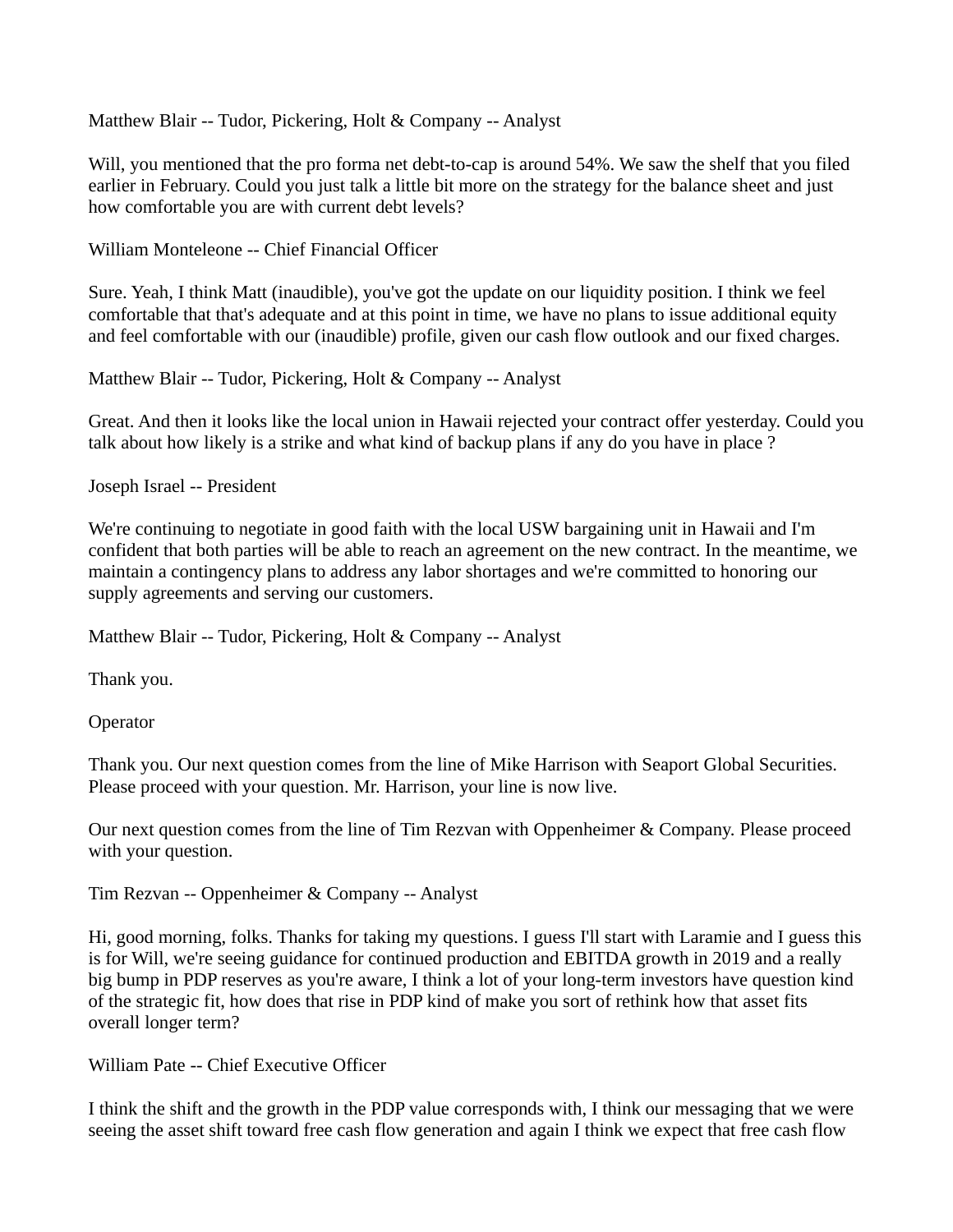generation to continue and to grow in 2019. So I think it changes the way we view the ongoing value that adds and I think it also changes the potential of our universe.

Tim Rezvan -- Oppenheimer & Company -- Analyst

Okay. So in theory, that could be sort of harvested as incremental free cash flow, I guess.

William Pate -- Chief Executive Officer

You're right.

Tim Rezvan -- Oppenheimer & Company -- Analyst

Okay. All right. That's helpful. And them, I'm just trying to understand Slide 8 of your deck, I know it's not new, you make mention in Tacoma, Washington about an anticipated debottlenecking project. Does this relate to the renewable fuels initiative or can you kind of explain what that is and how that could flow through onto CapEx?

William Pate -- Chief Executive Officer

Yeah, that's actually not related to the renewable fuel project, that's a debottleneck project that we would do at our next turnaround in 2020 and it would allow us to bring in more Canadian crude at that time.

Tim Rezvan -- Oppenheimer & Company -- Analyst

Okay. Do you have kind of order of magnitude on how that could change the feedstock slate?

William Pate -- Chief Executive Officer

It's not going to change it materially, it just helps us to bump it up, the Canadian crude and take up to 1000 barrels a day and it just enhances our flexibility to toggle back and forth depending on differentials.

William Monteleone -- Chief Financial Officer

And I think Tim, we haven't formally approved or not formally, approved that project and moving ahead, we're calling it out as something we were scoping and evaluating.

Tim Rezvan -- Oppenheimer & Company -- Analyst

Okay, thanks. And then I guess back on the free cash flow topic, it looks like, I know 2020 was anticipated as a year of sort of heavier CapEx given three plant turnarounds, based on the updated CapEx outlook for 2019, should we assume that's going to look a little smoother like you're essentially pulling some of that CapEx obligation forward into 2019, is that fair to say?

William Monteleone -- Chief Financial Officer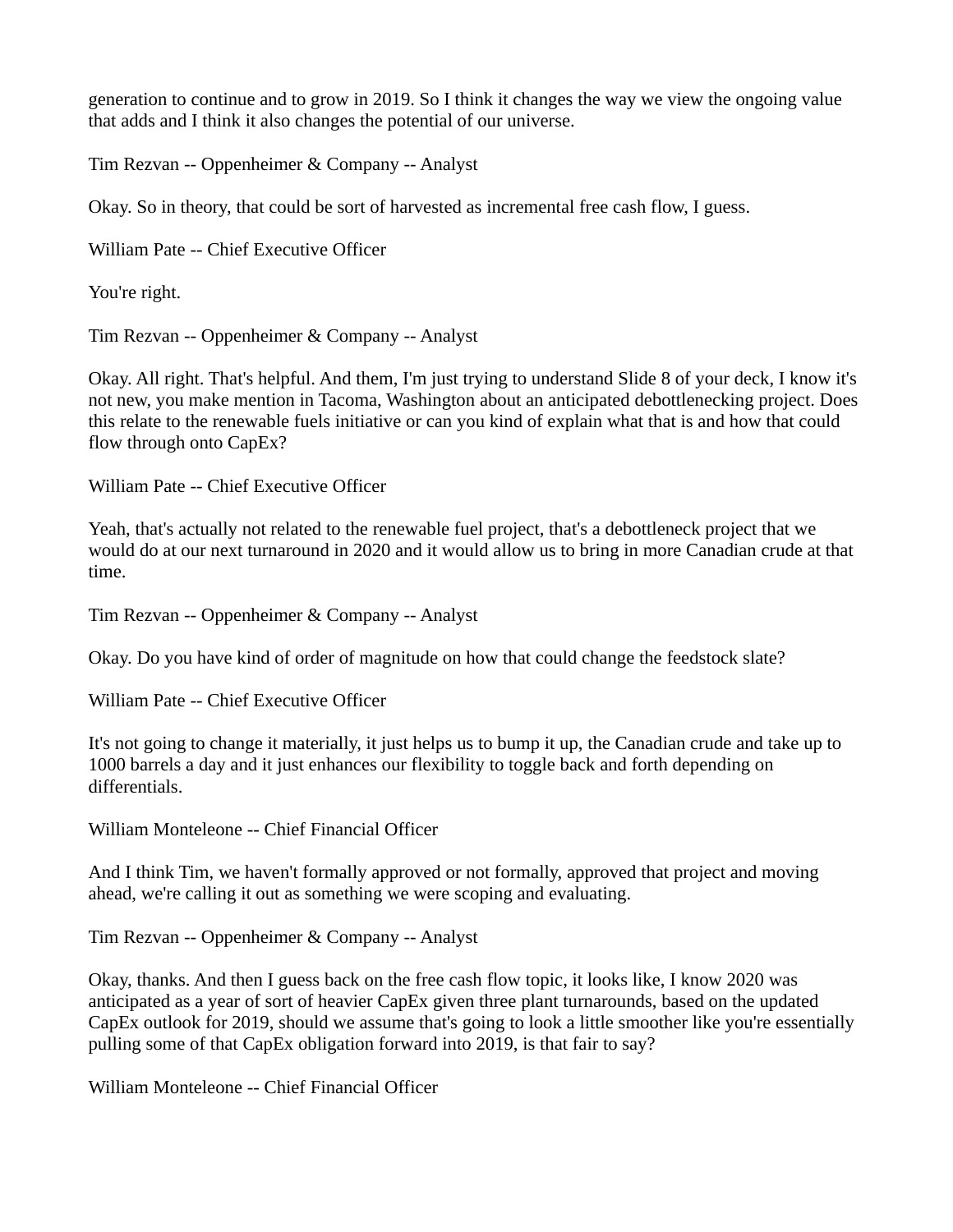That's correct. I think the comments I made in my prepared remarks, the remaining turnaround CapEx, we would expect for 2020 time period will be in the \$65 million to \$70 million range.

Tim Rezvan -- Oppenheimer & Company -- Analyst

Okay. I didn't get all that so it's -- OK, that's all I had for now. Thanks so much.

**Operator** 

Thank you. Our next question comes from the line of Mike Harrison with Seaport Global Securities. Please proceed with your question.

Mike Harrison -- Seaport Global Securities. -- Analyst

Hi, can you hear me OK now?

William Pate -- Chief Executive Officer

Yes.

Mike Harrison -- Seaport Global Securities. -- Analyst

Great. I was wondering with the closure of some of the IES units, it looks like on-island production in Hawaii is going to more closely match on-island demand for refined products going forward. Can you talk about some of the benefits of that tightening up, and how quickly you might realize some of those benefits?

William Pate -- Chief Executive Officer

Yes, we're very excited with this new profile we have in Hawaii, we increased almost 20% year-on-year on-island sales in 2018 and now to start the year, we're basically assuming some (inaudible) contracts. Most of the incremental sales, on-island sales, would be jet fuel and utility fuels, more specifically (inaudible), naphtha, high-sulfur diesel and this will take us over 100,000 barrels per day. From a gasoline standpoint, we don't have any additional capability to process the gasoline, so the island will have to remain short, approximately 10,000 barrels per day and bring this with import, we're pretty much balanced on fuel oil and we are also short from jet fuel, approximately 5,000 to 10,000 barrels per day, which our DHT start-up early in the third quarter of this year would be a good step to the right direction. Anything to add?

William Monteleone -- Chief Financial Officer

I think Mike, Bill's pointing out that it's consistent with what we've historically expressed as our way to optimize profits in Hawaii, which is maximize on-island sales, minimize imports and minimize exports and serve the local market.

Mike Harrison -- Seaport Global Securities. -- Analyst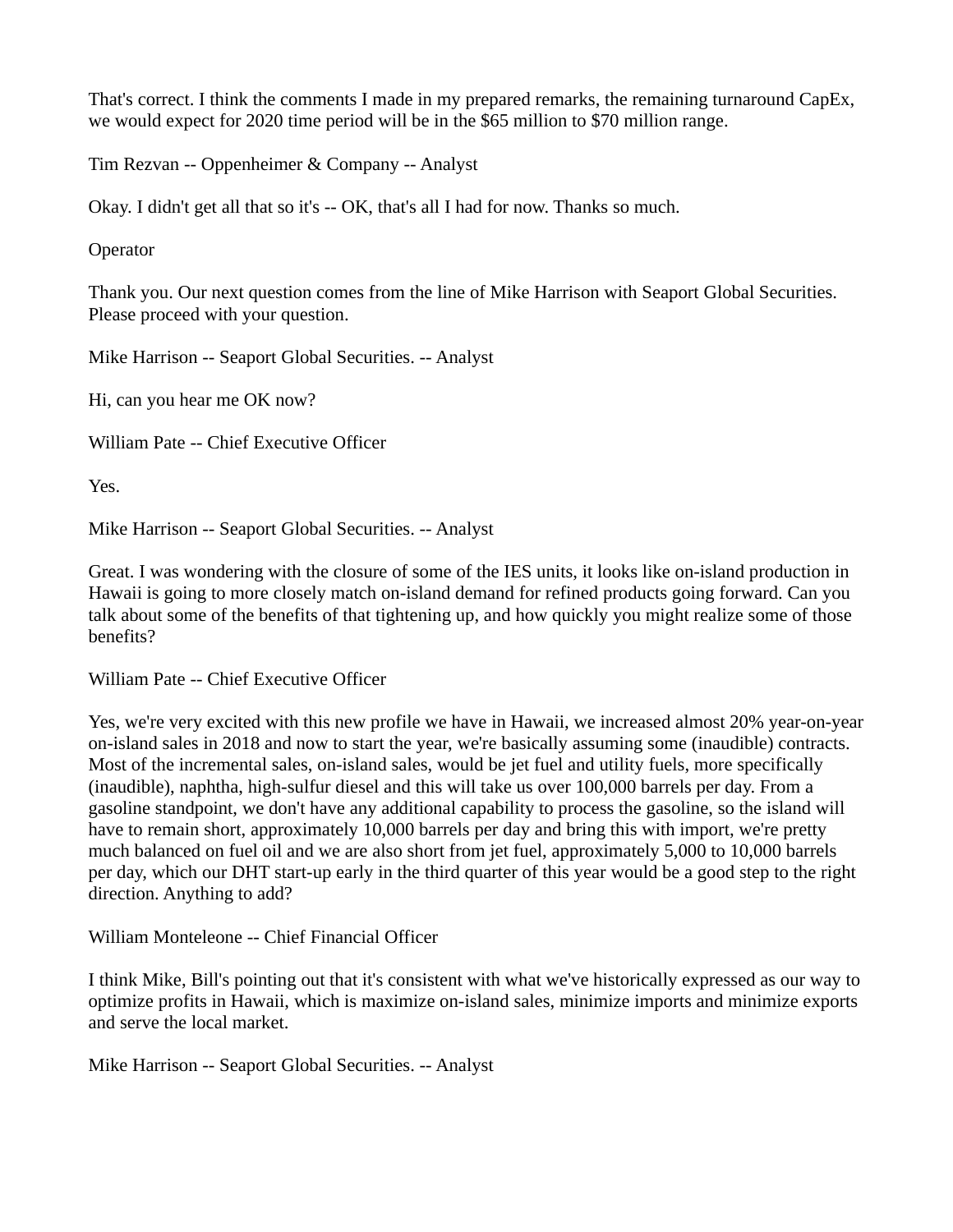All right, that's helpful. And then a question on the Wyoming business. With the FIFO accounting being a drag there in Q4, can you talk about how that might impact you in Q1, should we see some of those lower costs start to flow through on a FIFO basis and be a positive in Q1?

William Monteleone -- Chief Financial Officer

Yeah, so with respect to FIFO accounting in a rising price environment, there is typically a benefit in a falling price environment, there is a drag. The magnitude of the change is important to consider, obviously, the magnitude of the drop in the fourth quarter was quite substantial on a calendar month average to calendar month average basis, probably North of \$23 a barrel and I think in Q1 right, we're looking to maybe \$8 so far. So again, I think there is a FIFO benefit in a rising price environment, but the magnitude at this juncture is less than what we experienced in the fourth quarter.

Mike Harrison -- Seaport Global Securities. -- Analyst

All right. Thanks very much.

**Operator** 

Thank you. Our next question comes from the line of Andrew Shapiro with Lawndale Capital Management. Please proceed with your question.

Andrew Shapiro -- Lawndale Capital Management -- Analyst

Hi, thank you. Good morning. Initially your thoughts shared on the Tacoma acquisition conference call regarding the purchase financing was to include new equity above and beyond that which the seller was guaranteed to receive. However, instead of issuing more equity, the Company took on what appears to be additional debt. What's the duration of that extra financing and is its eventual pay down intended to be via a longer term debt refinancing or go forward cash flow or some form of equity raise?

William Monteleone -- Chief Financial Officer

Sure. So I think the incremental financing you're referencing was \$45 million term loan we entered into with Bank of Hawaii and again I think we've entered into a non-binding term sheet with them where we would expect to exercise a sale leaseback transaction for our fee on property underlying our Hawaii retail properties. And so again, I think we expect to move forward with that we referenced that in our press release and 8-K. So that's our intended plans with respect to that \$45 million term loan that was issued by the Bank of Hawaii.

And then I think there is also, as you can tell by our fourth quarter results, we had improved cash from operations and then I think the net purchase price for Tacoma was \$327 million and so the total requirements was ultimately lower.

Andrew Shapiro -- Lawndale Capital Management -- Analyst

Awesome. That's great. And one other just follow-up, a typical question, for instance, on these quarterly calls is to give us an upcoming non-deal roadshow and investor presentation kind of schedule that you have on your calendars for now?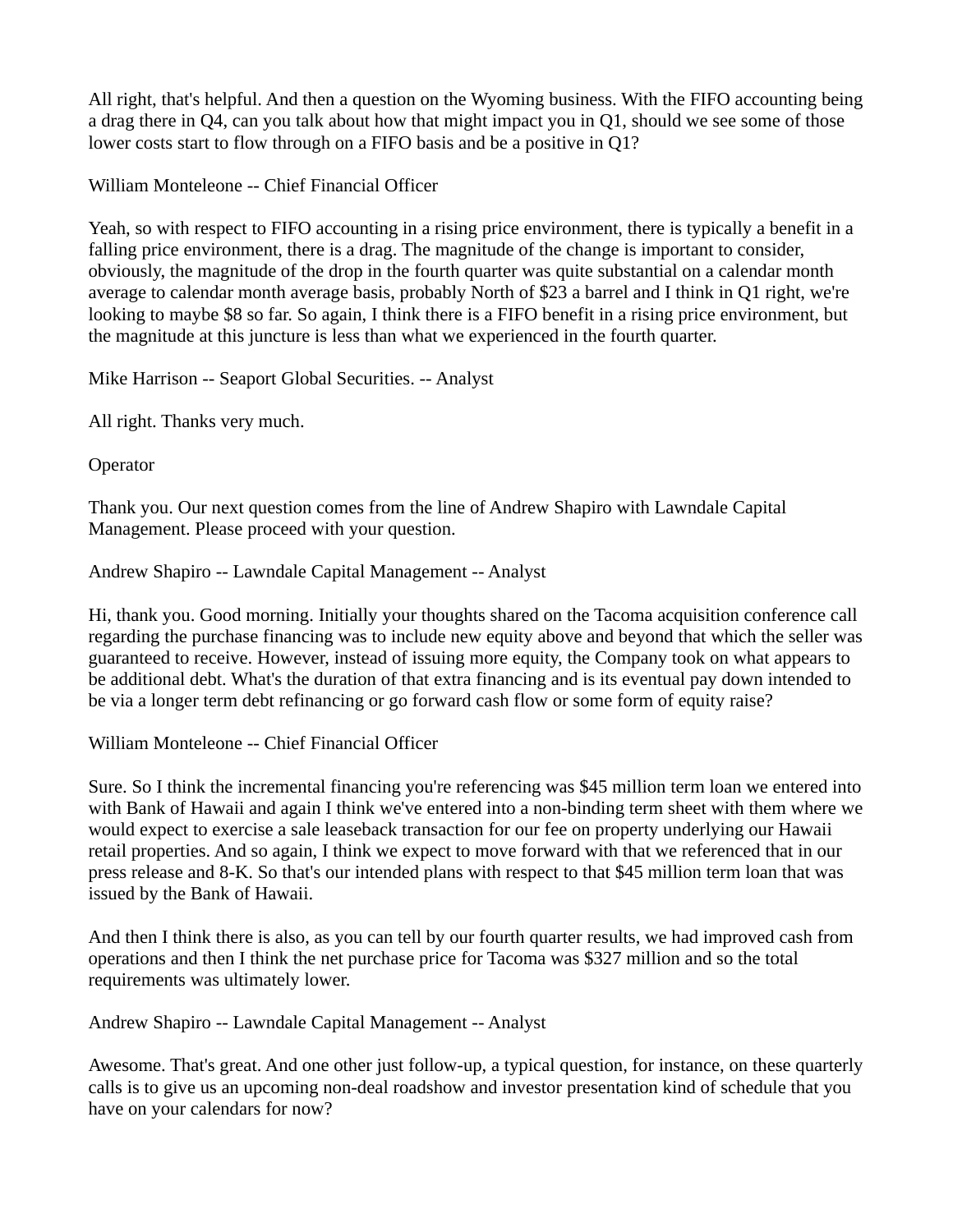William Pate -- Chief Executive Officer

Yeah, thanks for the question. We've announced already that we'll be participating in the Bank of America Merrill Lynch 2019 Refining Conference, that would be tomorrow. And then we anticipate participating in the Scotia Howard Weil Energy Conference later in March. And then also the TPH (inaudible) Conference here in Houston in mid-May. We'll be a number of investor outreach efforts this year and look forward to expanding our reach.

Andrew Shapiro -- Lawndale Capital Management -- Analyst

Great, thank you. Good results.

**Operator** 

Thank you. Our next question comes from the line of Matthew Blair with Tudor, Pickering, Holt & Company. Please proceed with your question.

Matthew Blair -- Tudor, Pickering, Holt & Company -- Analyst

Thanks for taking my follow-up. I was just curious on the Tacoma, Washington Refinery, I think you provided kind of run rates crude slate guidance of two-thirds Bakken, one-third heavy Canadian. Just given the volatility in differentials we've seen, is that a good number to assume for Q1 '19 or have you had to scale back like say, any of your crude by rail activities this quarter?

William Monteleone -- Chief Financial Officer

That's a good number. Yes.

Matthew Blair -- Tudor, Pickering, Holt & Company -- Analyst

Okay, sounds good. And then I was hoping you could talk just about the waterborne sour crude market. We noticed that you switched over to what looks like a higher share of ANS in the quarter. Obviously, things are pretty tight all around. But could you just share any insights on what you're seeing with these coastal sour crude differentials?

Joseph Israel -- President

Yes, basically anything outside of the North American crude production is very expensive for waterborne refineries, even the States and global refineries around the world and the Mid-Pacific just happened to be like one of them. So we continue to see the supply concerns reflected in elevated crude differentials. Fortunately so far, it has been a supported by strong products and left the most of the margins for the refineries, continued to be big gap between WTI type of and Bakken type of crude.

Matthew Blair -- Tudor, Pickering, Holt & Company -- Analyst

Very helpful. Joseph. Thanks you.

Joseph Israel -- President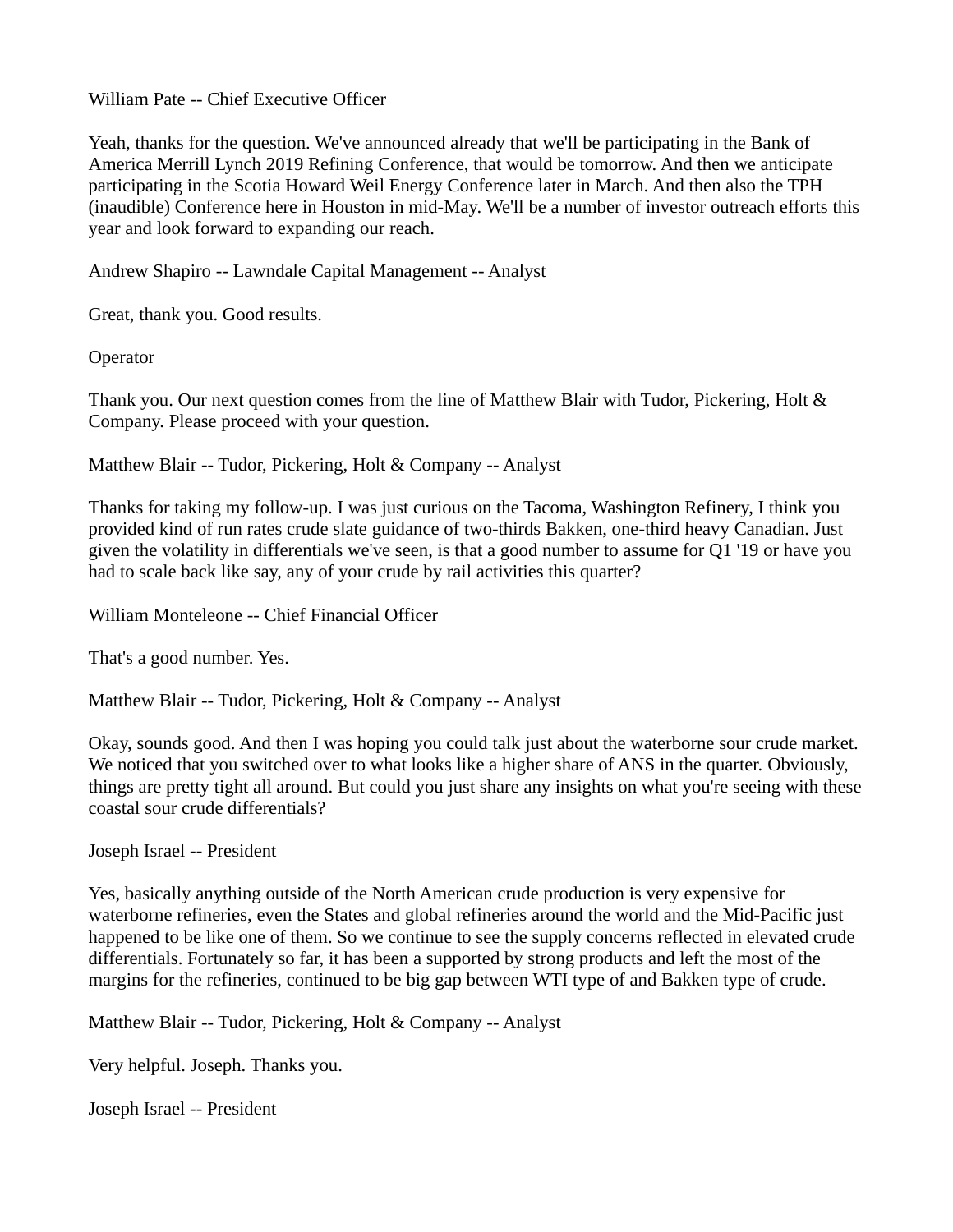Thank you.

**Operator** 

Thank you. Our next question comes from the line of Tim Rezvan with Oppenheimer & Company. Please proceed with your question.

Tim Rezvan -- Oppenheimer & Company -- Analyst

Hi, thanks for taking the extra question. Just wanted to ask related to Slide 14. You gave this outlook, and I guess you're using kind of strip data for 2019. I was curious, if you have any personal views on kind of how you anything you're seeing right now as we look beyond winter on how those spreads kind of could change or what your views are of where the structure at today?

## Joseph Israel -- President

I'll start and maybe I will let Will or Bill comment. Volatility is definitely a big part of the game. It has been for many years and it will continue to stay like this. I think what's important is the outlook. The outlook is still very clear, production will continue to outpace logistics capacity takeaway and this is why we remain very bullish on those differential longer term and even with those volatility. The street is \$17, \$18 per barrel for the WTS (inaudible) for the next 12 months, and it is close to flat on the Bakken and this differentials will allow us to be profitable and consistent with our deal assumptions.

Will, anything you have?

William Monteleone -- Chief Financial Officer

I think just over the medium term, how you think about medium heavy crude. Again, I think our view is that the incremental barrels going to need to utilize rail and ultimately, you're going to need to see \$15 to \$20 per barrel spread between (inaudible) and the US Gulf Coast. And I think it's important to note that today, given the issues that are happening in Venezuela and the heavy light spreads on the Gulf Coast that you ultimately are seeing Canadian heavy price at substantial premiums to WTI. And so that issue is impacting, I think the Canadian spreads for the time being.

Again, I think there's much to anticipate there with respect to how IMO changes the value of the Canadian barrel and then the longer term results out of Venezuela. And then I think out of the Bakken, again, I think we've seen most of the existing pipes running very elevated utilizations and that ultimately rail will be required for a time until any incremental pipes are built to clear barrels to the East Coast or the Gulf Coast. So again, I think we're going to need to see probably to the East Coast (inaudible) \$14 barrel spreads between the Bakken and the East Coast and \$10 to \$12 the Gulf. So again I think that's what drives our views that you ought to be moving back toward more of what we would consider mid cycle differentials.

## Joseph Israel -- President

I want to also touch short-term headwind has been the the weather condition. The snow, the ice, is really slowing down rail activities coming from Canada and this shorter tight supply is not helping the (inaudible) short term.